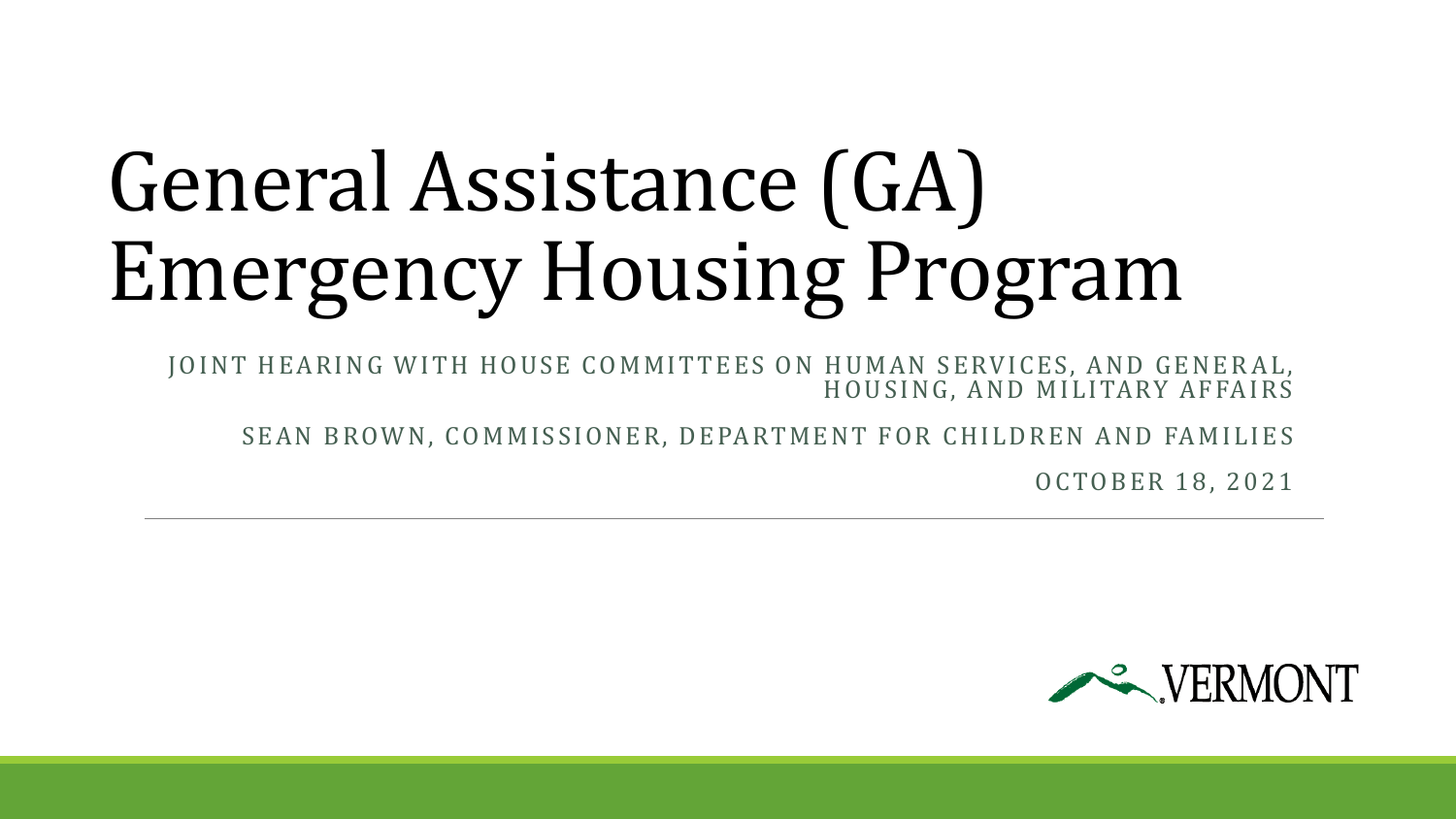### Work We've Done This Year to Address the Housing Crisis

In partnership with hundreds of non-profits, towns and municipalities, lodging establishments, housing developers and our colleagues in state government:

Participate actively in the Chittenden Homeless Alliance, the Vermont Coalition to End Homelessness, the Housing Recovery Working Group, and convene the Emergency Housing Working Group

Continue to work closely with the VDH Health Operations Center and Vermont Emergency Management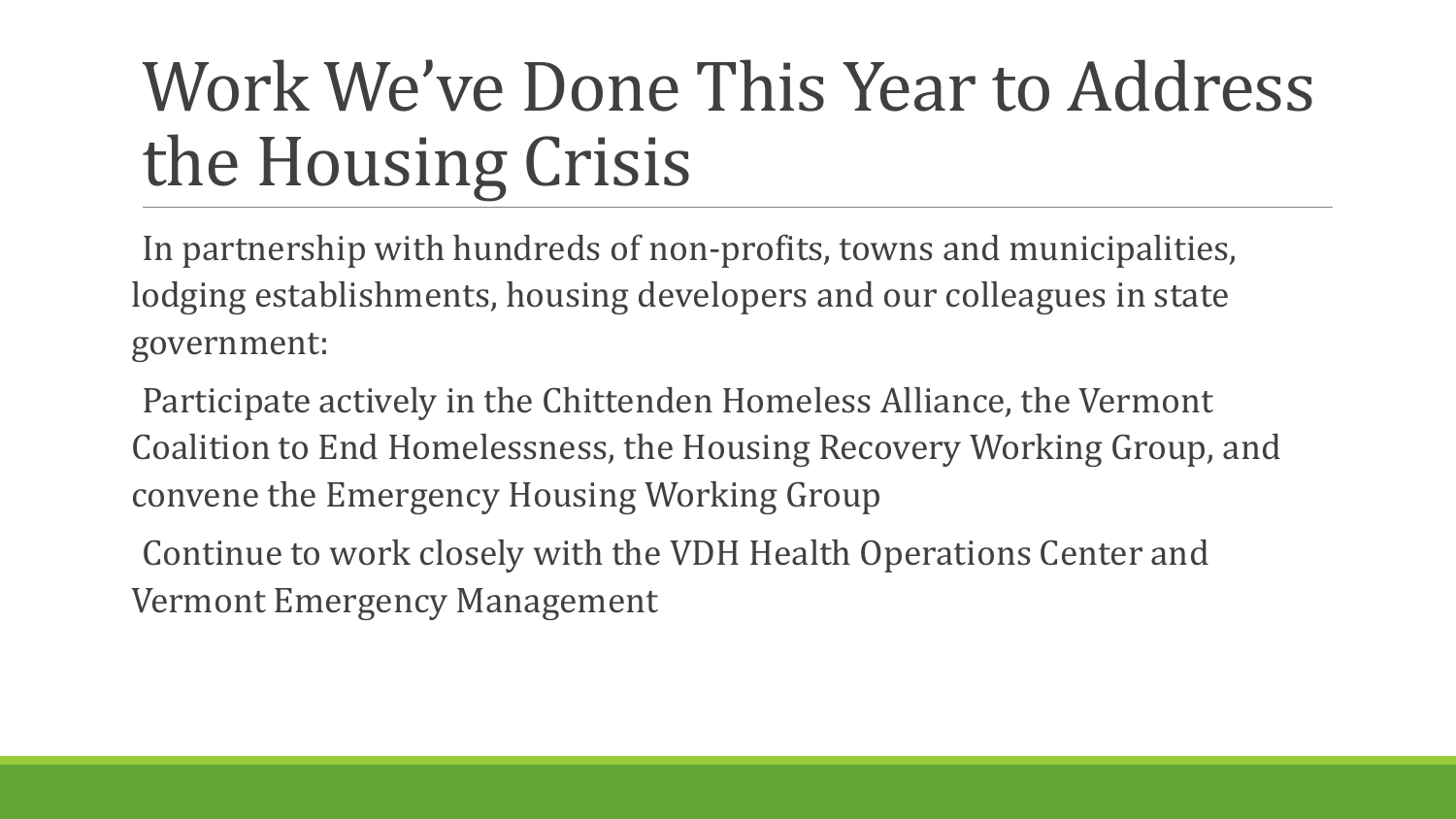### Supported Safe Exits & Re-housed Vermonters

**Rapid Resolution Housing Initiative** – More than 600 households worked with a housing navigator and accessed these flexible funds to help exit homelessness

**Money for Essentials Payments** for households existing GA

**CARES Housing Voucher Program** celebrated helping 332 families experiencing homelessness into permanent housing with services and a temporary rental voucher – households are now transitioning to a permanent rental voucher through VSHA

**Launched Reach Up ERAP** to facilitate access to rental assistance for Reach Up clients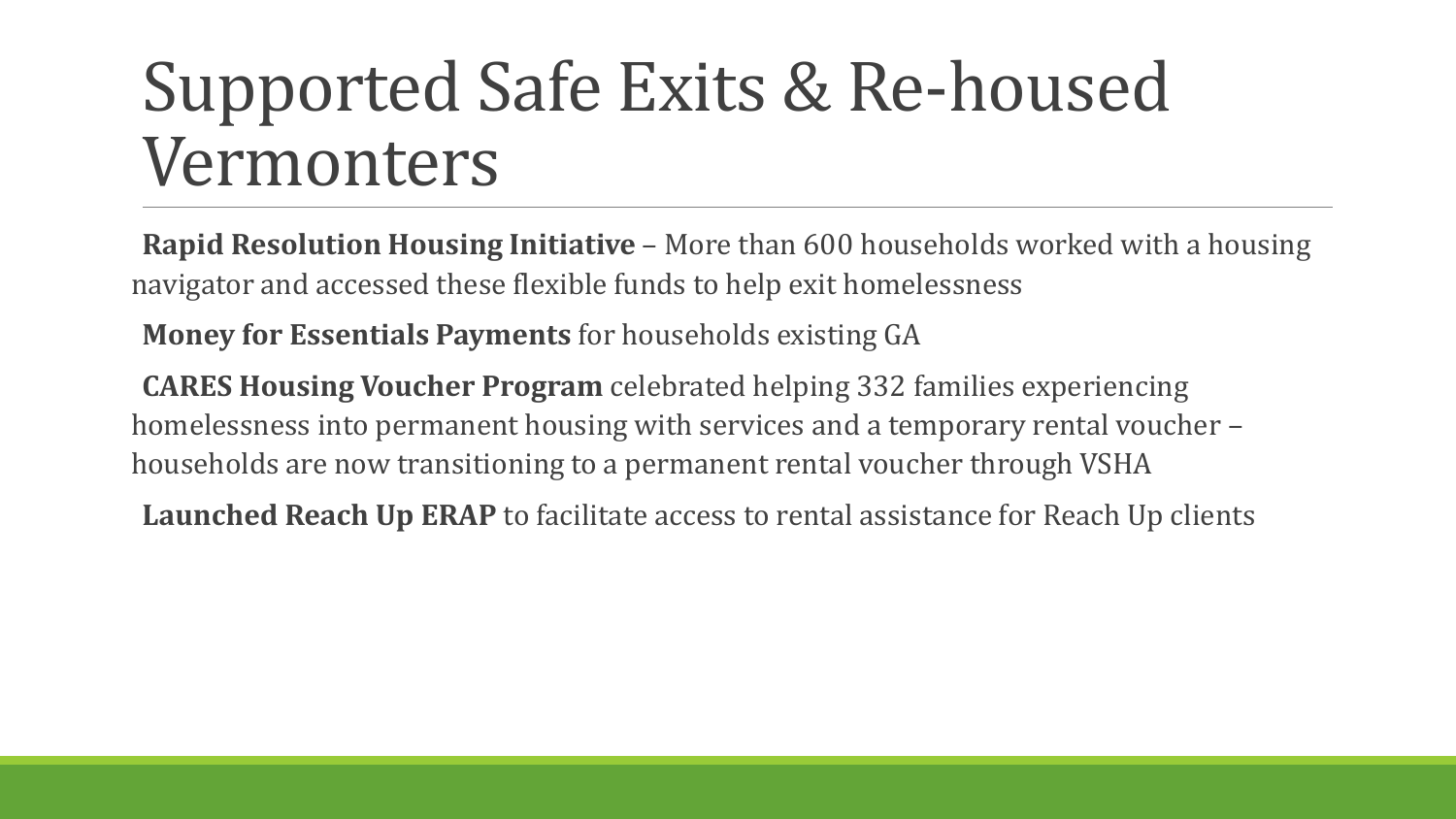# Maintained the Safety Net & Increased Emergency Shelter Capacity

**Continued Motel-based Services (using both FEMA & ERAP funds)**

**Continuation of the Ho Hum Alternative Isolation/Quarantine Housing Site**

**Expanded street outreach services**

**Shelter capacity has increased above pre-COVID levels** – Now serving more than 500 households per night

**Several Shelter Projects under development** in multiple communities with varying timelines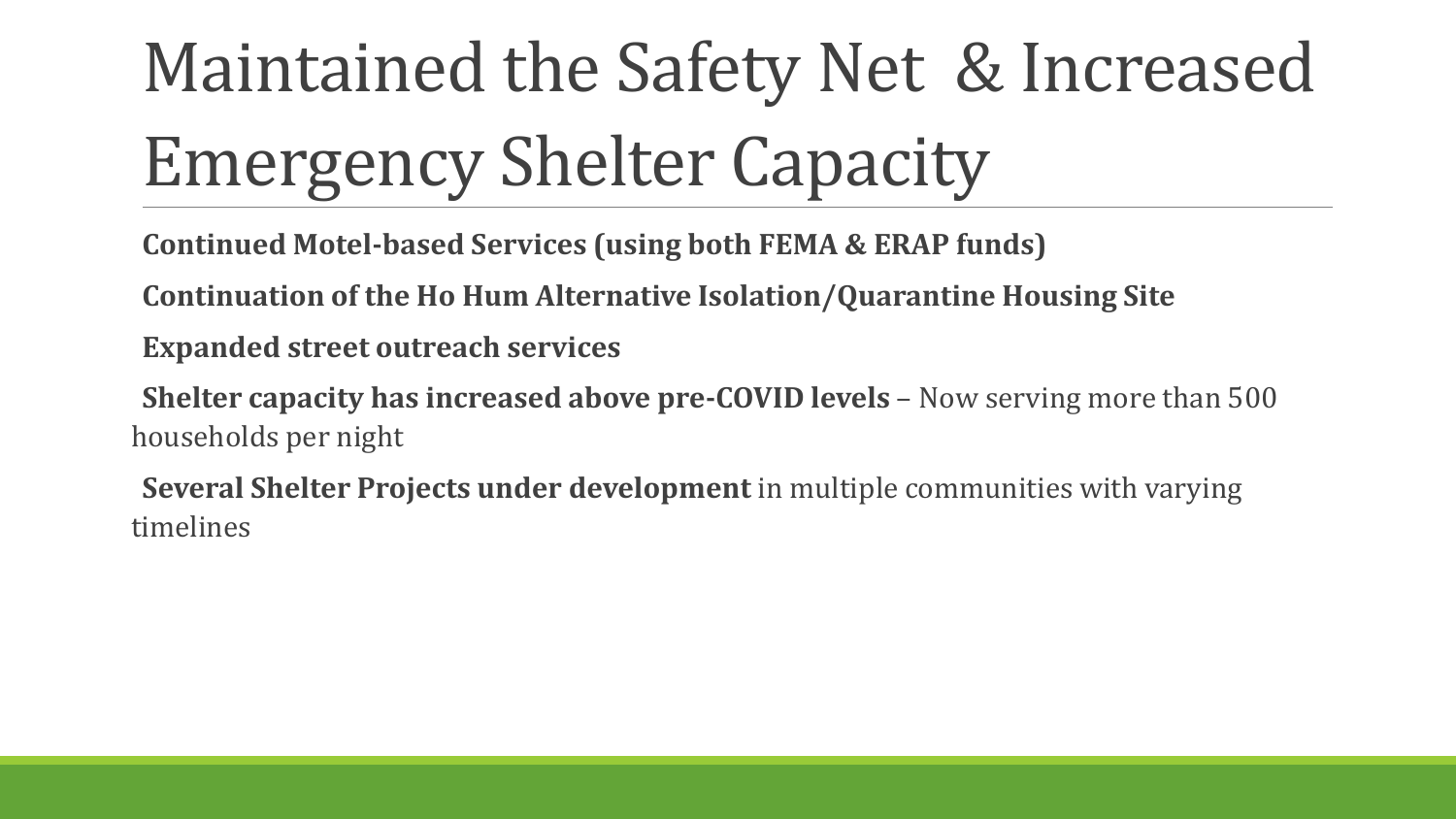### Increased Services to Help People Get and Keep Housing

**Expanded Family Supportive Housing** by 45% in the past year now serving 250 families with intensive, home-based service coordination and covering 10 districts

**New Permanent Supportive Housing Benefit requested under the 1115 Medicaid Waiver** (intensive housing services to help people with higher needs keep housing)

More than **\$4m in ERAP Housing Stability Services grants** to 21 organizations in Vermont to provide:

- Outreach to eligible Vermont households
- Direct services support (1:1 application and recertification assistance)
- Landlord-tenant mediation services
- Landlord outreach and education
- Housing navigation services
- Legal services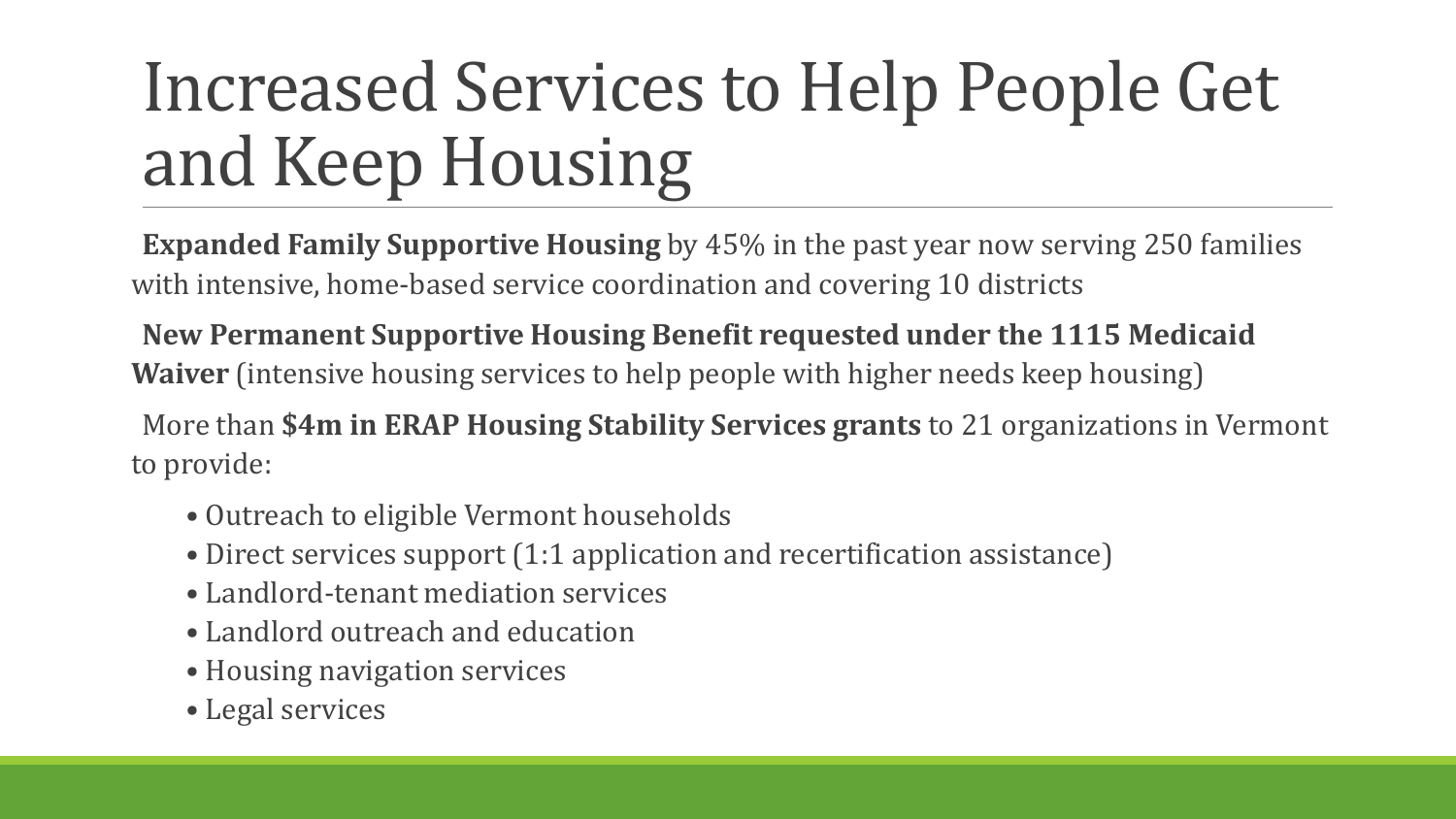### Homelessness in Vermont

At the end of September, more than 2,200 households were experiencing homelessness, including an estimated 300 who are unsheltered. Per Coordinated Entry data.

Of those:

- More than one third had one or more trips to the ER in the past year
- More than one third have been in prison, jail or a correctional facility,
- At least one third are survivors of domestic/sexual violence
- Almost one third report a substance use disorder.
- Over 85% have been homeless for over ninety days, with 76% of all Vermonters experiencing homelessness for more than 300 days.

Many households face significant barriers to accessing housing, and will require a range of services to find and keep housing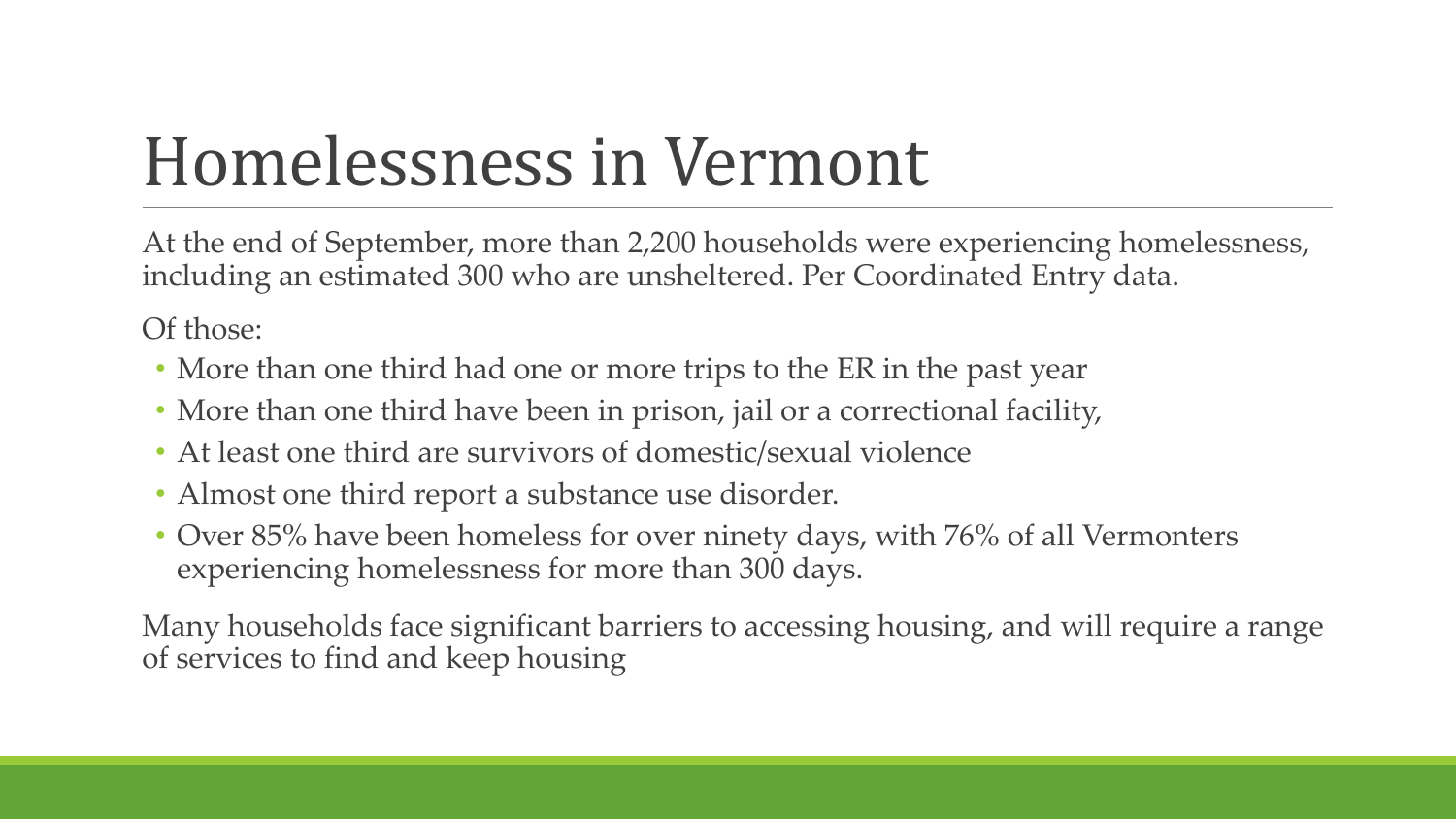### Vermonters in GA Motel Program - by district

| <b>District/Motel</b>              | # of Households | # of Adults | # of Children |
|------------------------------------|-----------------|-------------|---------------|
| <b>Barre District Office</b>       | 121             | 149         | 46            |
| <b>Bennington District Office</b>  | 112             | 133         | 55            |
| <b>Brattleboro District Office</b> | 91              | 101         | 31            |
| <b>Burlington District Office</b>  | 257             | 293         | 97            |
| <b>Hartford District Office</b>    | 59              | 71          | 14            |
| Middlebury District Office         | 23              | 28          | 11            |
| Morrisville District Office        | 42              | 50          | 24            |
| <b>Newport District Office</b>     | 19              | 24          | 5             |
| <b>Rutland District Office</b>     | 101             | 107         | 41            |
| Springfield District Office        | 31              | 35          | 18            |
| <b>St Albans District Office</b>   | 51              | 58          | 32            |
| St Johnsbury District Office       | 43              | 51          | 28            |
| <b>Grand Total</b>                 | 950             | 1100        | 402           |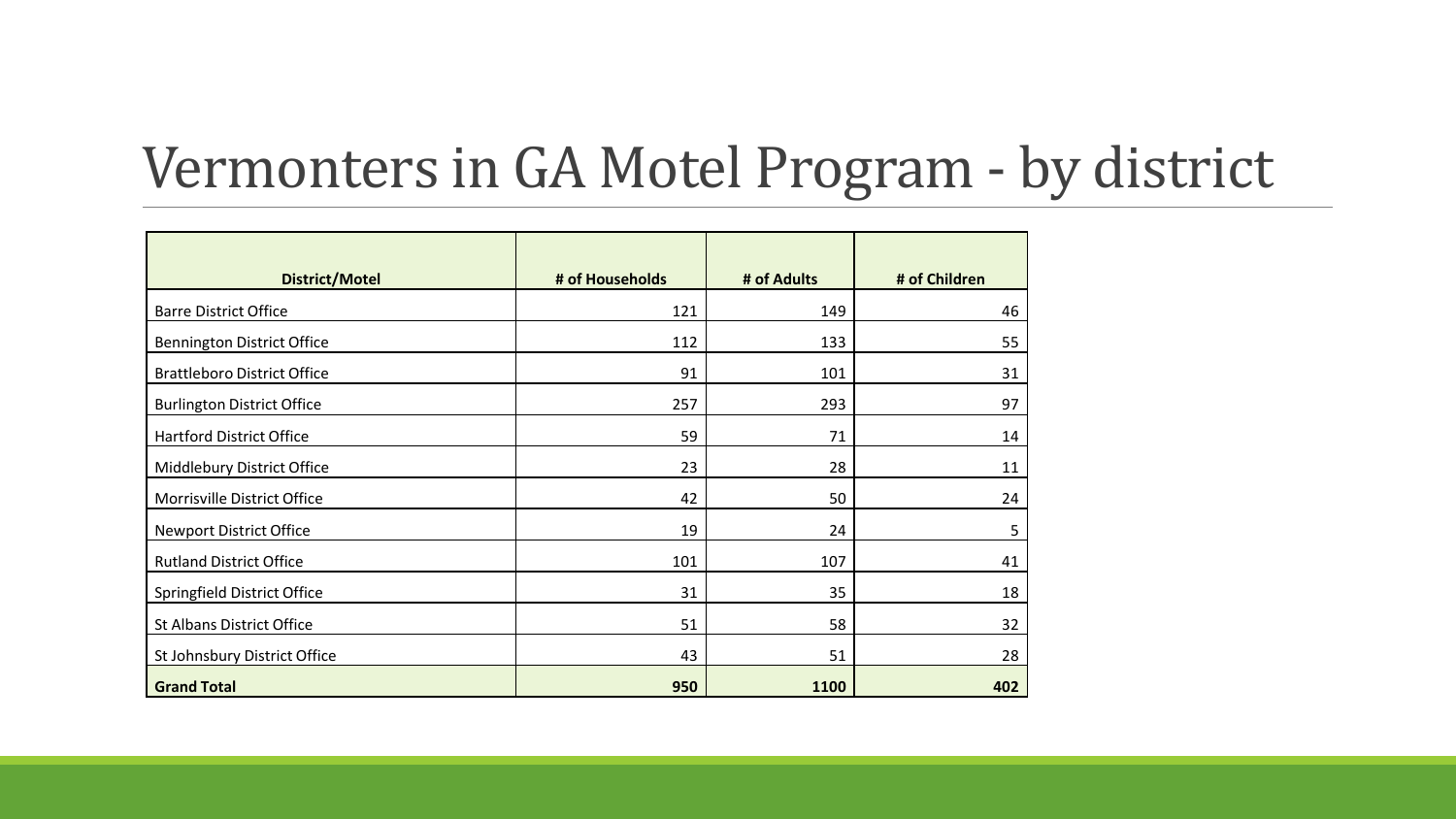### Vermonters in GA Motel Program - by eligibility

| <b>Category</b>                 | # of Households | # of Adults      | # of Children |
|---------------------------------|-----------------|------------------|---------------|
| Denied access to rental         | 7               | $\boldsymbol{9}$ | $\mathbf 0$   |
| Disabled                        | 627             | 690              | $\mathbf 0$   |
|                                 |                 |                  |               |
| DV                              | 41              | 43               | $\mathbf 0$   |
| Family with child               | 219             | 293              | 402           |
| Lost housing due to health code | 7               | 11               | $\mathbf 0$   |
| Natural Disaster                | 4               | 6                | 0             |
| Over Age 60                     | 40              | 41               | $\mathbf 0$   |
|                                 |                 |                  |               |
| Pregnant                        | 5               | 7                | 0             |
| <b>Grand Total</b>              | 950             | 1100             | 402           |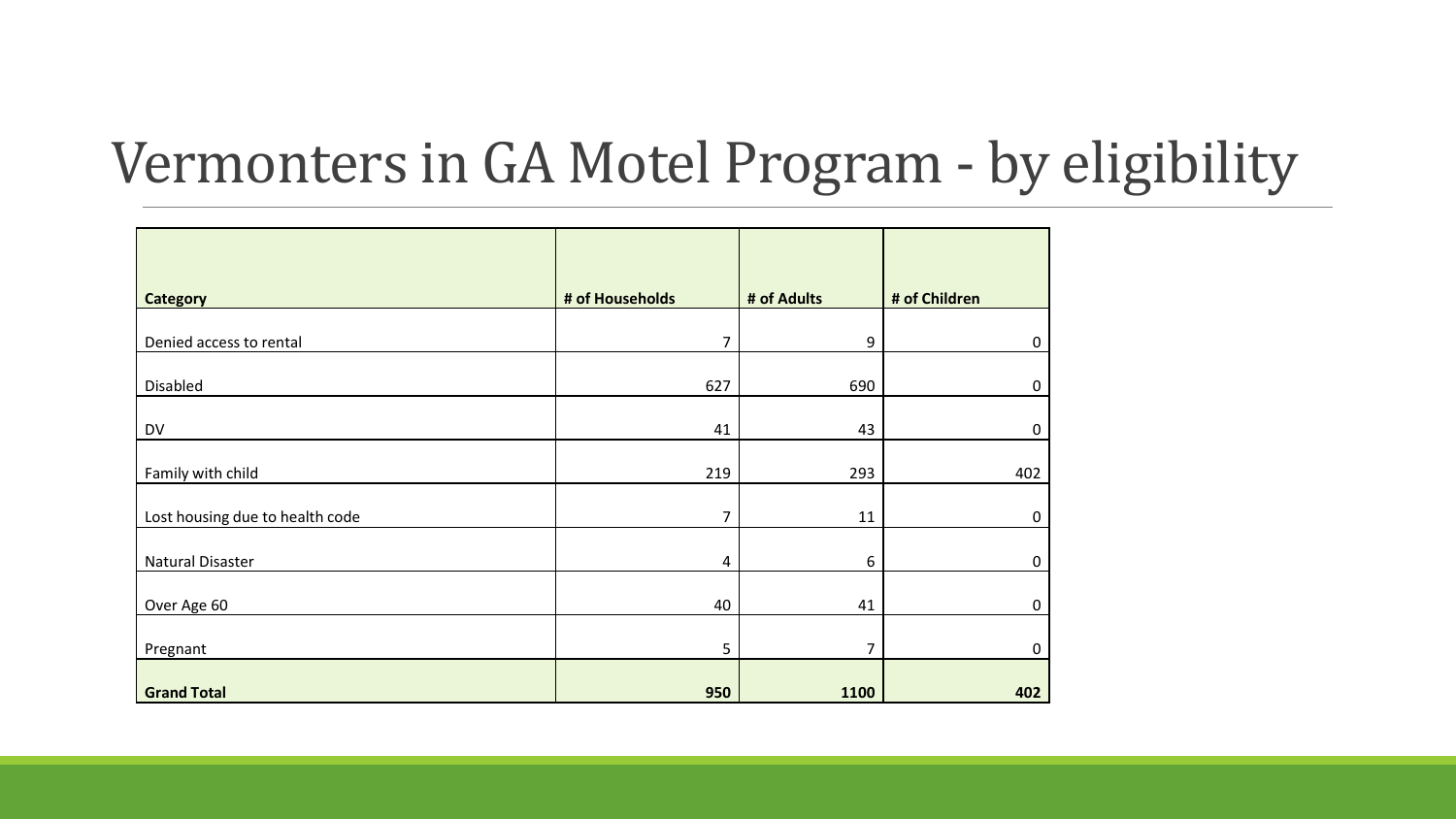# GA Emergency Housing Working Group

At the direction of the Legislature, the AHS and DCF convened the GA Emergency Housing Working Group to help identify a path forward for the GA Emergency Housing program understanding that GA program as implemented during the COVID-19 crisis is neither financially nor programmatically sustainable.

The Working Group agreed to a plan, including new eligibility rules, that was implemented June 1, 2021

The Working Group continues to inform DCF on the design and implementation of a sustainable, long-term plan for providing emergency housing for fiscal year 2023 that reduces or ends reliance, or both, on the General/Emergency Assistance Motel Voucher Program, per legislative request.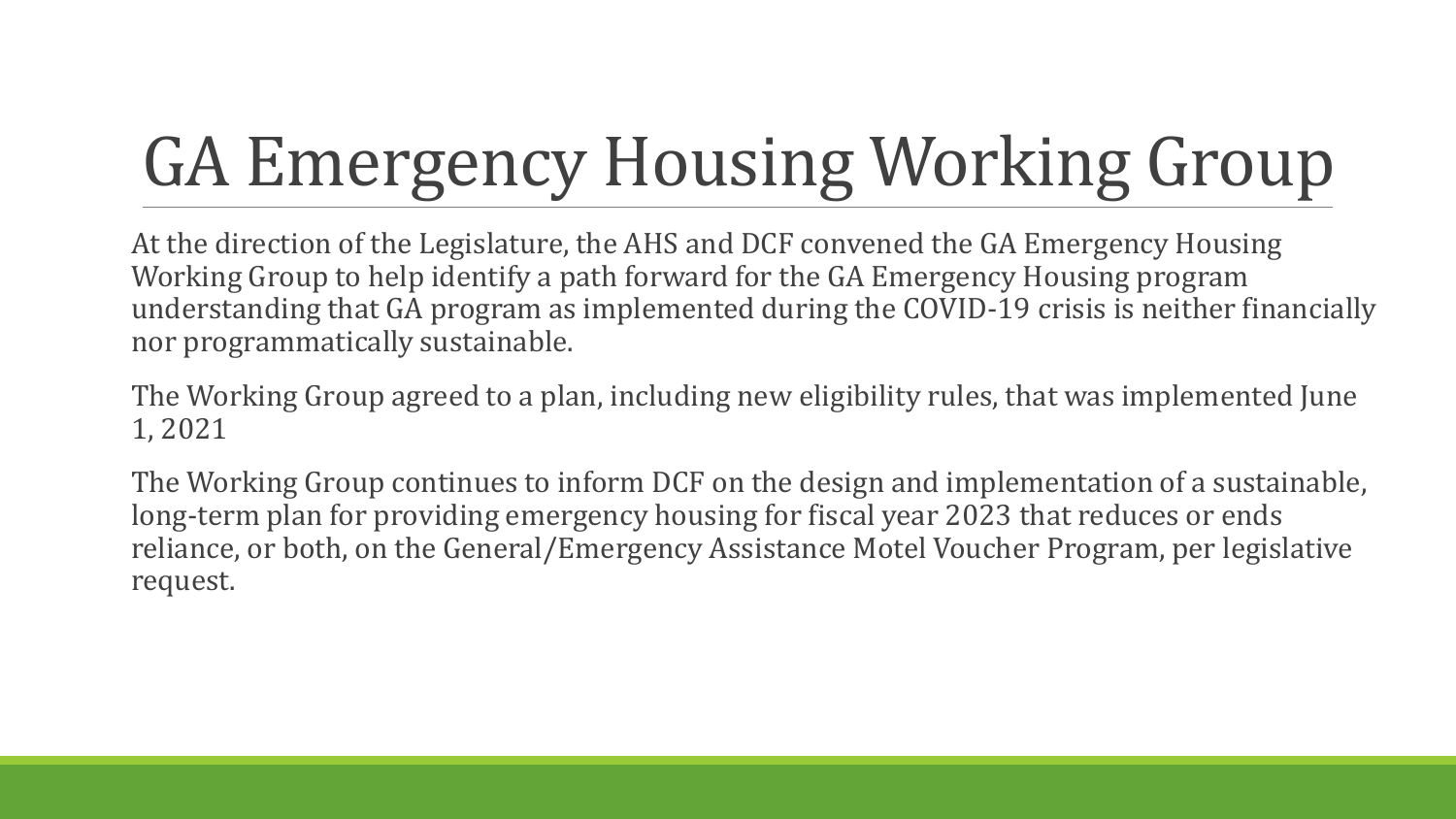## New Eligibility Rules

New rules were implemented on June 1, 2021 for new applicants and July 1, 2021 for existing recipients pursuant to the legislative adoption of the Emergency Housing Working Group proposal.

- The income threshold has been set at 185% of the FPL
- Households must meet categorical eligibility
- Households must be living in Vermont voluntarily and not for a temporary purpose
- Clients are required to engage in housing case management
- The program is approved for maximum of 84 days annually, with extensions waivers available for families with children and disabled Vermonters meeting certain criteria

The newly established eligibility rules greatly expand temporary housing assistance to Vermont households in both categorical eligibility and number of days eligible for housing.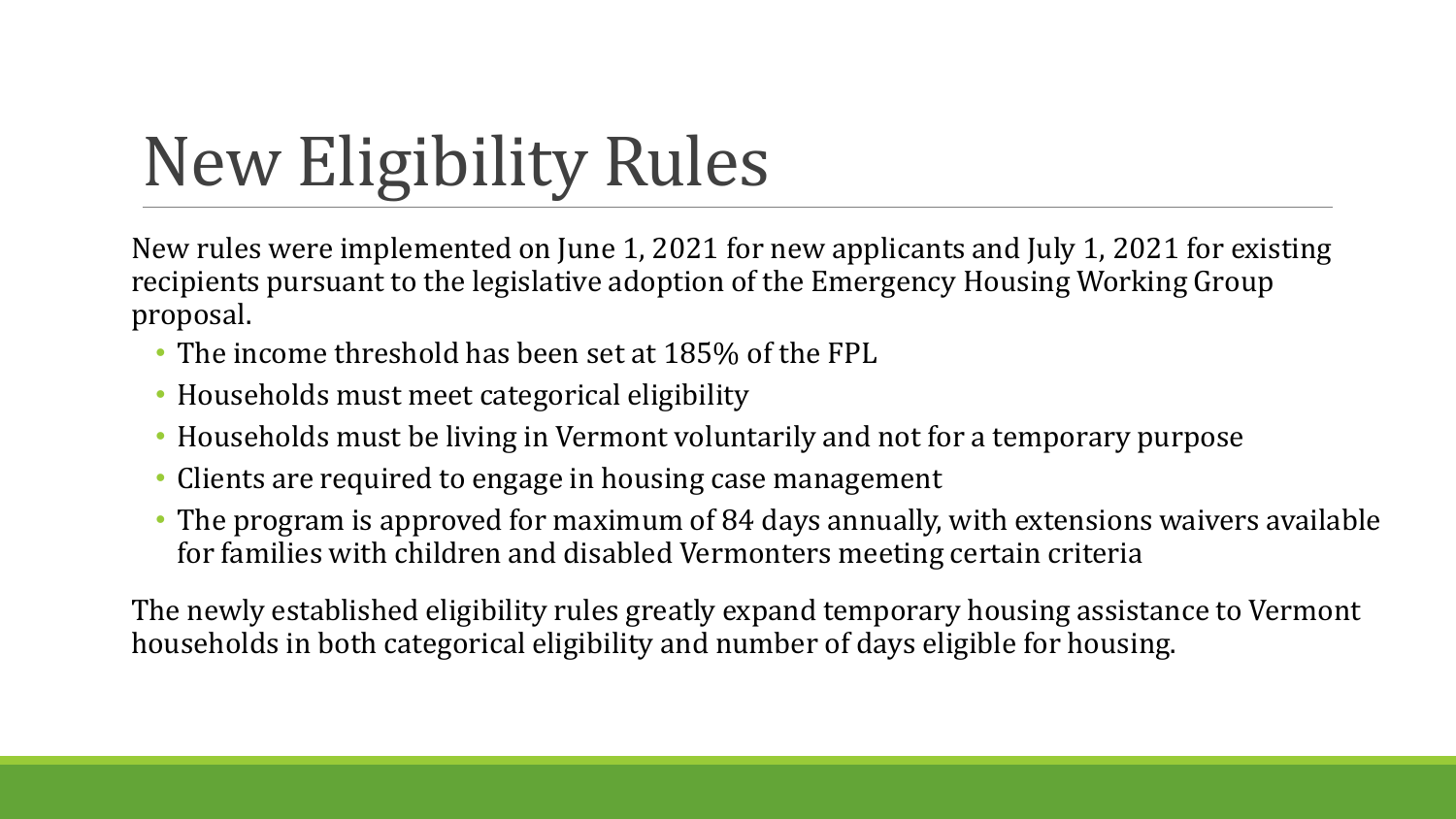## Challenges

#### **Motel Capacity**

- Number of motels participating in the program
- Number of rooms available at motels

#### **Co-occurring and complex needs of participants**

- Aging Vermonters
- Vermonters with Disabilities
	- Mental Health
	- Substance Use Disorders

#### **Lack of permanent housing stock**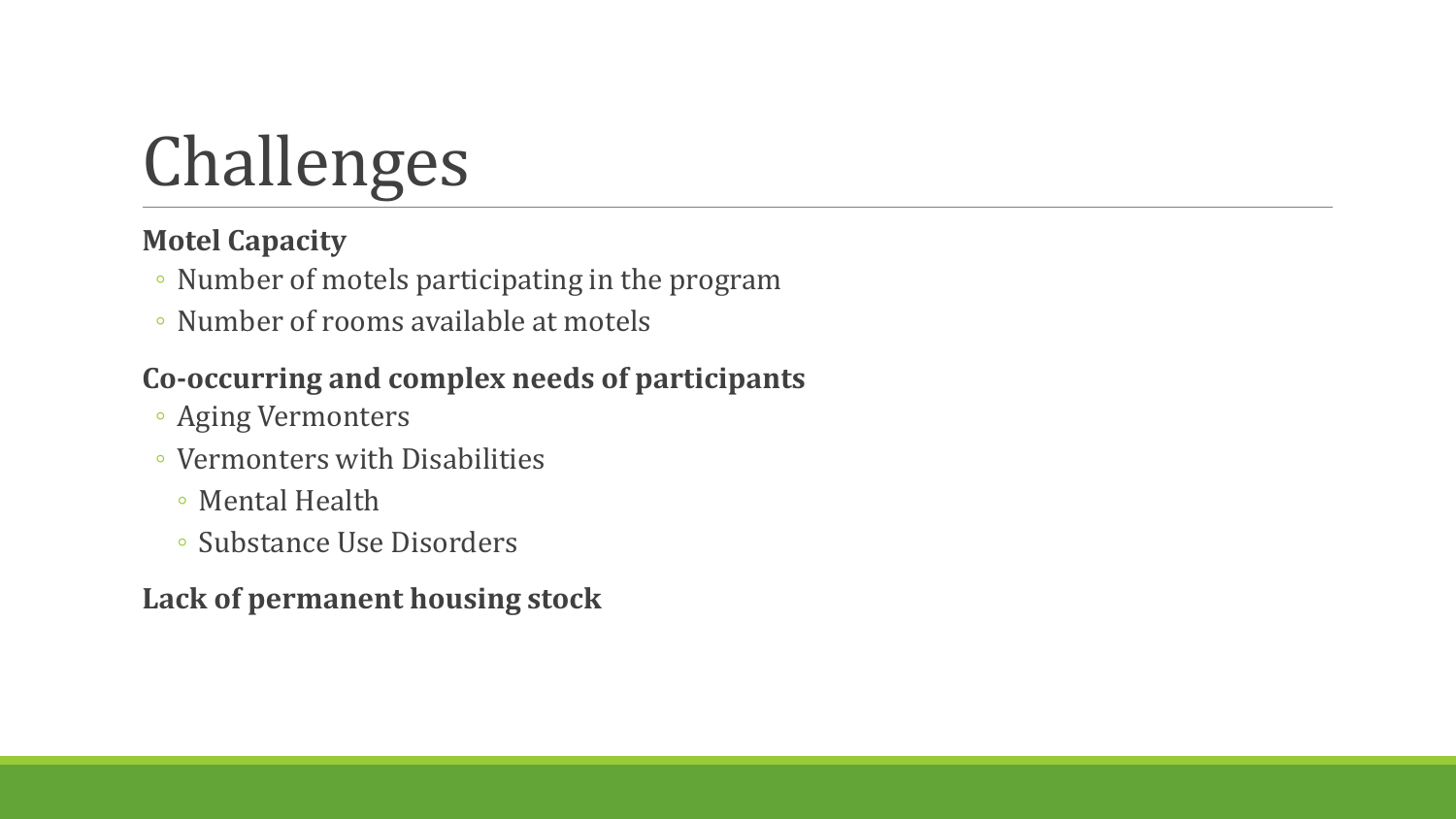### Motel Capacity

Motels are also reducing the number of motel rooms available to recipients of GA motel vouchers.

- 19 out of 77 participating motels are reducing capacity or stopping participation in the program. Reasons include opening of the economy, return to serving travelers and tourists, and renovations.
- DCF continues to pay for capacity at motels including paying increased rates as the economy reopens.
- DCF anticipates continued pressure on motel capacity in the weeks and months to come for as both domestic and international travel resumes, and Vermont enters its ski season.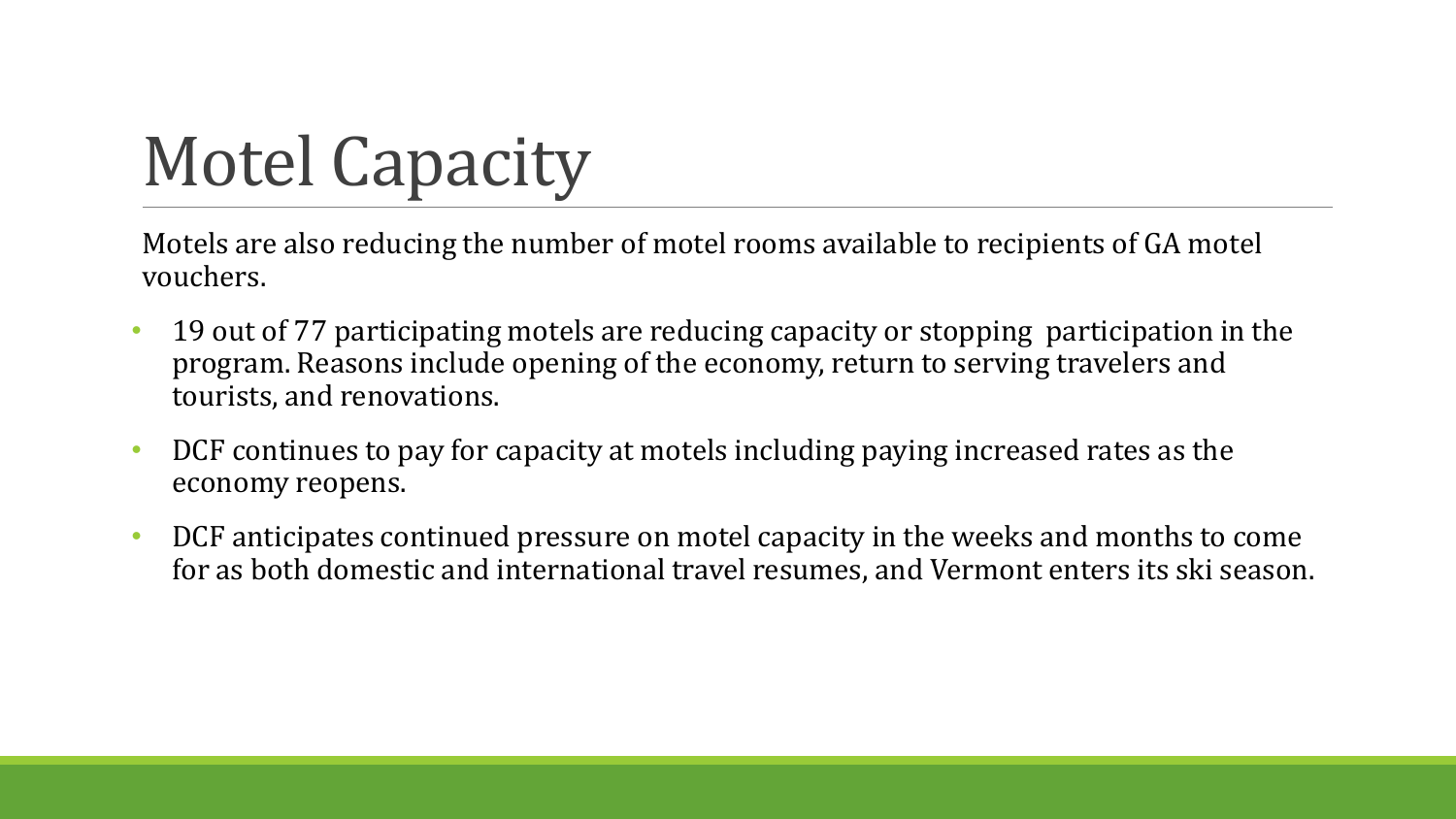### Motel Capacity – by district

| <b>District</b>                   | <b>Number of rooms available</b> |
|-----------------------------------|----------------------------------|
| <b>St Albans District Office</b>  | 3                                |
| <b>Burlington District Office</b> | 0                                |
| <b>Hartford District Office</b>   | 0                                |
| St Johnsbury District Office      | 0                                |
| Lyndonville District Office       | 6                                |
| <b>Barre District Office</b>      | 3                                |
| <b>Newport District Office</b>    | 0                                |
| <b>Rutland District Office</b>    | 13                               |
| Springfield District Office       | 4                                |
| <b>Bennington District Office</b> | 11                               |
| Morrisville District Office       | 1                                |
| Middlebury District Office        | 2                                |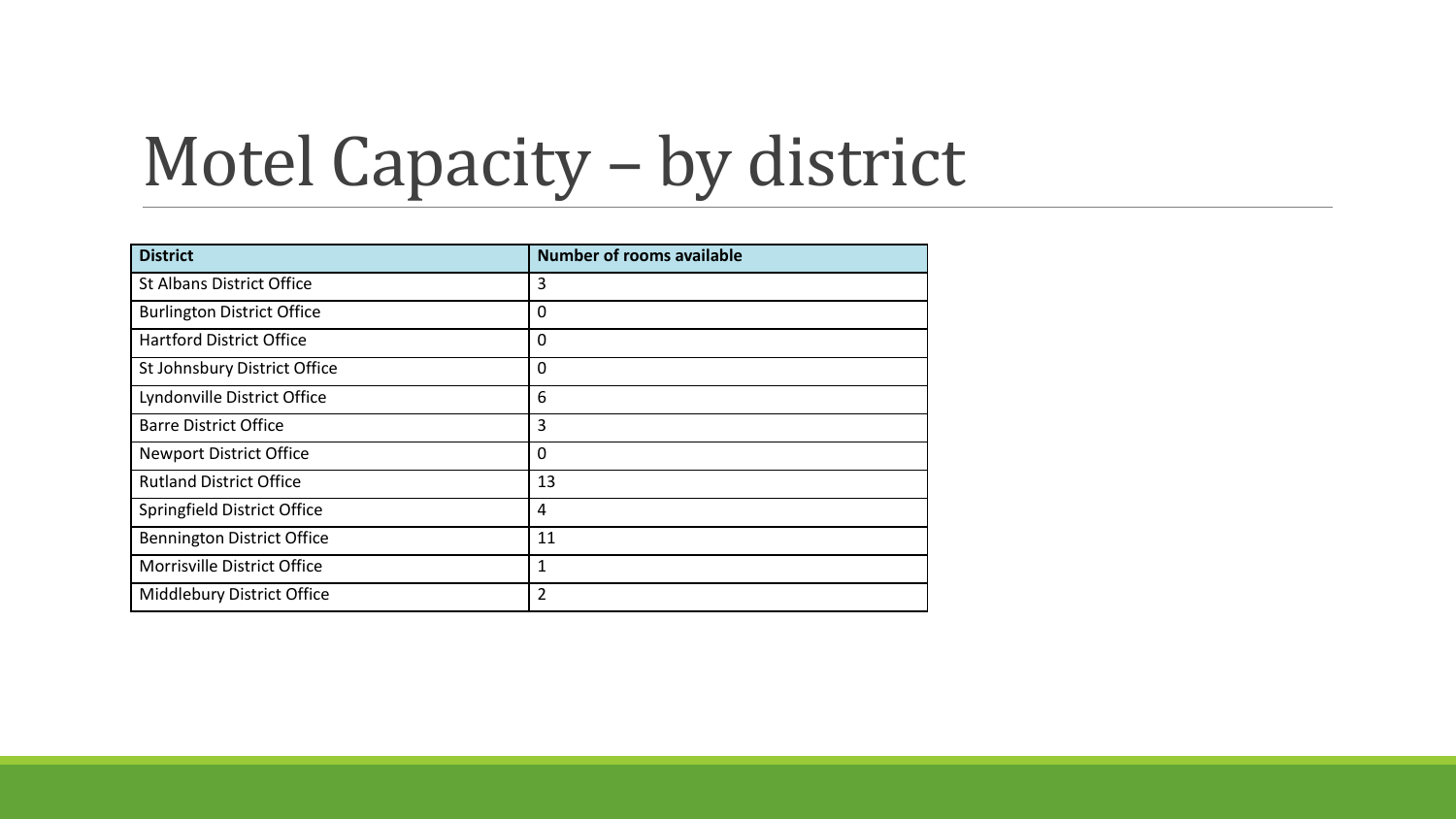### Maintain the Safety Net

- Extend the current pause of exits from the GA program
- Strengthen understanding of who is in motels and what barriers exist to exiting
	- We know that substance use, frequent and significant mental health issues, and medical and elder care needs are faced by many people in the program. The solutions involve organizations and agencies outside of DCF. By using existing data we can strengthen services.
- Provide transportation (as needed) for eligible GA participants when no rooms are available within the district to districts with capacity
	- DCF is already working with community organizations to create and coordinate transportation options for Vermonters unable to access emergency housing due to lack of transportation.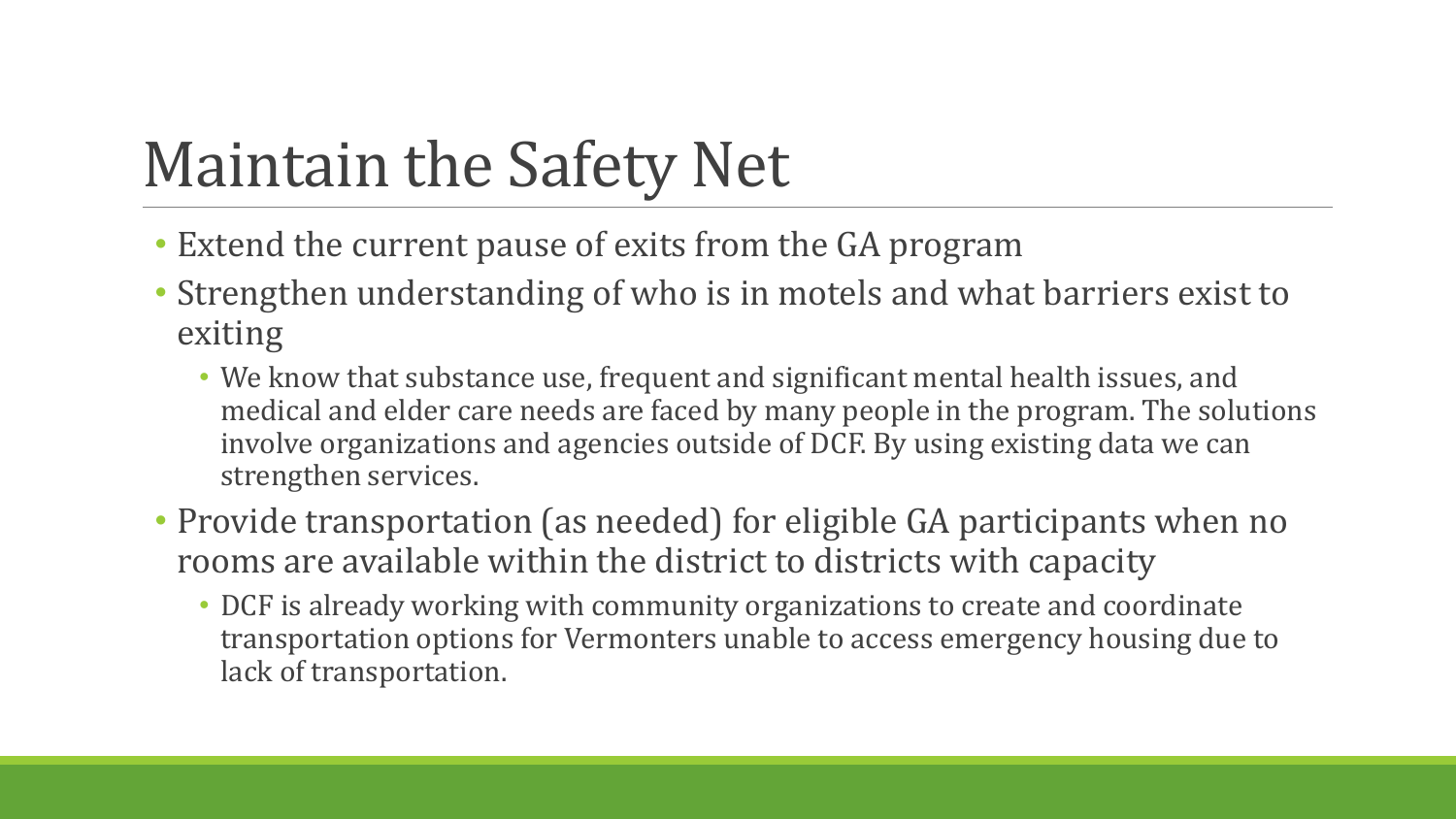### Expand Permanent Housing

- Request full funding of the Housing Recovery Plan as proposed by the Governor
- Establish a Rental Risk Mitigation Program to enhance investment security for landlords.
	- Provide landlords and motels with an incentive and added security to work with tenants receiving rental subsidy.
- Enhance the Vermont Housing Incentive Program (VHIP)
	- Enhance the VHIP program to bring hundreds more additional units online for Vermonters experiencing homelessness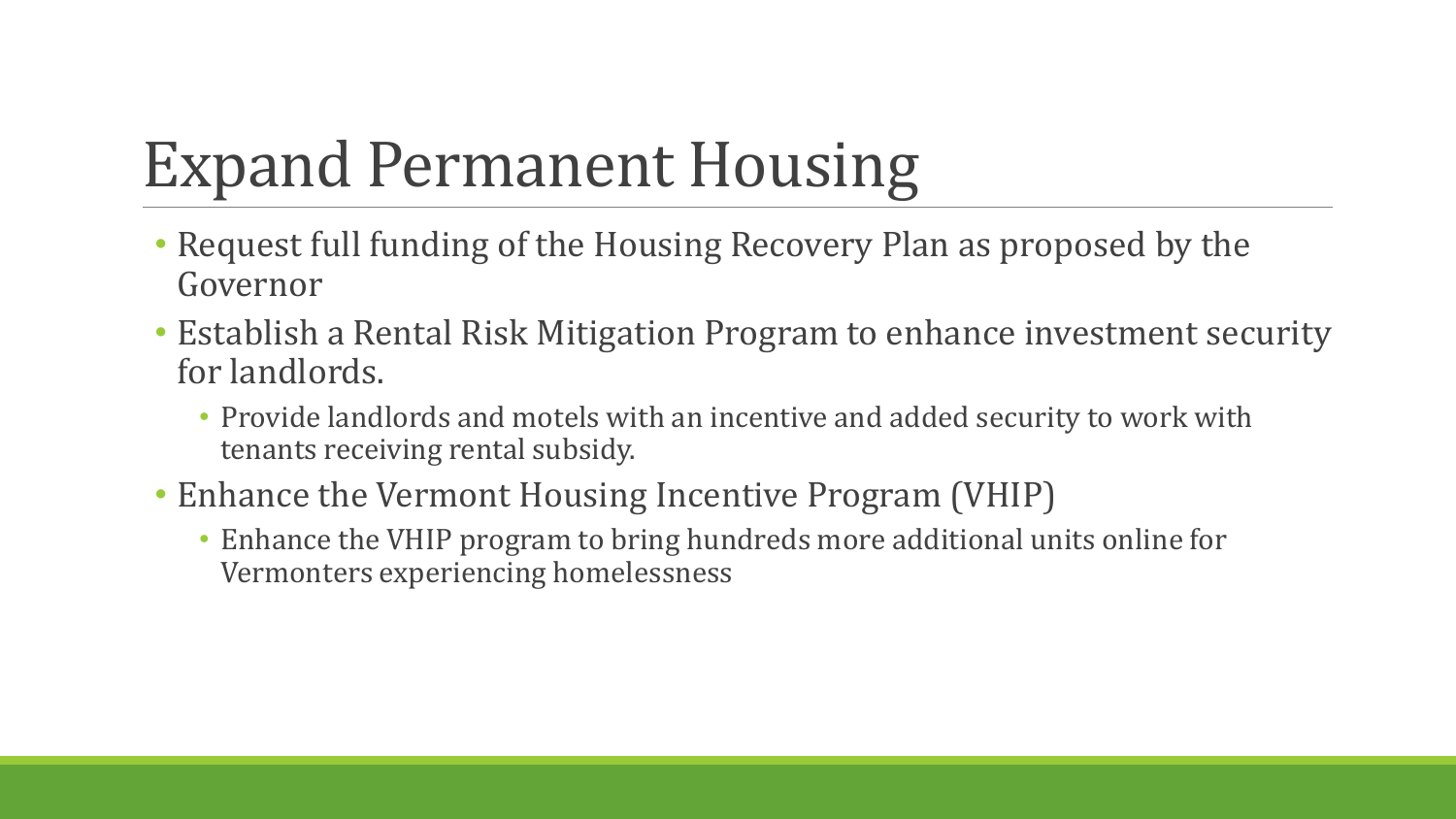### Support Safe Exits from the GA Program

- Transition Motel Guests to Emergency Rental Assistance Program (ERAP) for long-term motel rentals
	- GA Emergency Housing participants can stay in place while transitioning out of the GA Emergency Housing Program and into Emergency Rental Assistance Program. ERAP can cover up to 18 months of rent.
- Sustain the Rapid Resolution Housing Initiative (RRHI) beyond CRF expiration
	- RRHI provides flexible funding Vermonter's experiencing homelessness. These funds can meet the immediate needs of individuals and families experiencing homelessness and can be used to provide funding for deposits, transportation, elimination of debt, offset costs for home-sharing, moving costs, utility deposits, and other activities.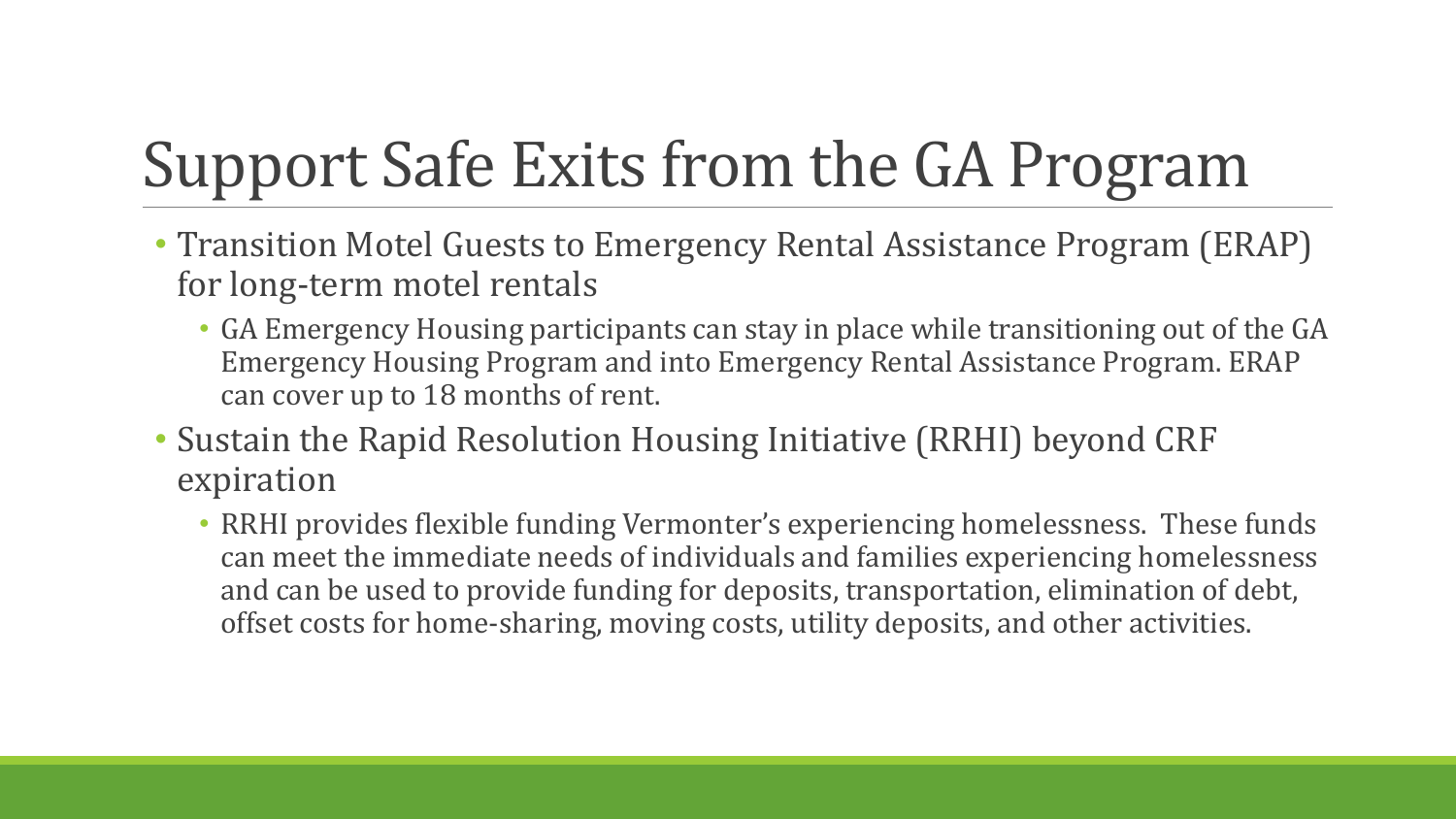### Increase Emergency Shelter Capacity

• Expand shelter capacity in high needs areas

As of September 1, there are approximately 400 beds and 95 rooms, or capacity for almost 500 households, in emergency shelter. Shelter capacity has been full.

While shelter capacity has increased above pre-COVID levels, more than 200 winter shelter beds have been lost.